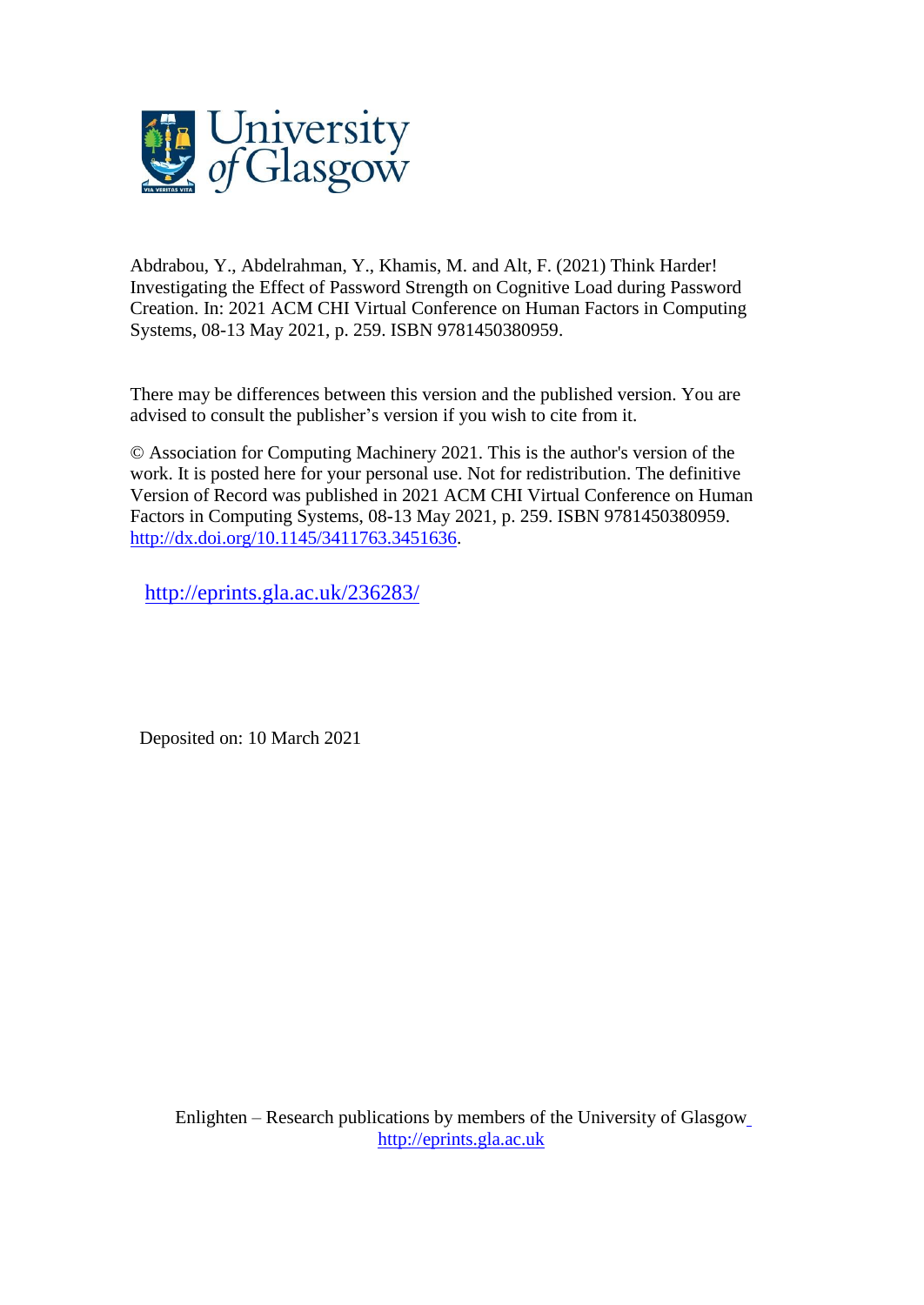# Think Harder! Investigating the Effect of Password Strength on Cognitive Load during Password Creation

Yasmeen Abdrabou yasmeen.essam@unibw.de Bundeswehr University Munich Germany

Mohamed Khamis mohamed.khamis@glasgow.ac.uk University of Glasgow Glasgow, United Kingdom

## ABSTRACT

Strict password policies can frustrate users, reduce their productivity, and lead them to write their passwords down. This paper investigates the relation between password creation and cognitive load inferred from eye pupil diameter. We use a wearable eye tracker to monitor the user's pupil size while creating passwords with different strengths. To assess how creating passwords of different strength (namely weak and strong) influences users' cognitive load, we conducted a lab study ( $N = 15$ ). We asked the participants to create and enter 6 weak and 6 strong passwords. The results showed that passwords with different strengths affect the pupil diameter, thereby giving an indication of the user's cognitive state. Our initial investigation shows the potential for new applications in the field of cognition-aware user interfaces. For example, future systems can use our results to determine whether the user created a strong password based on their gaze behavior, without the need to reveal the characteristics of the password.

## CCS CONCEPTS

• Human-centered computing  $\rightarrow$  Human computer interaction (HCI);  $\cdot$  Security and privacy  $\rightarrow$  Human and societal aspects of security and privacy.

## **KEYWORDS**

Eye Tracking, Cognitive Load, Pupillometry, Cognition-Aware User Interfaces, Passwords Strength

#### ACM Reference Format:

Yasmeen Abdrabou, Yomna Abdelrahman, Mohamed Khamis, and Florian Alt. 2021. Think Harder! Investigating the Effect of Password Strength on Cognitive Load during Password Creation. In CHI Conference on Human Factors in Computing Systems Extended Abstracts (CHI '21 Extended Abstracts), May 8–13, 2021, Yokohama, Japan. ACM, New York, NY, USA, 7 pages.<https://doi.org/10.1145/3411763.3451636>

CHI '21 Extended Abstracts, May 8–13, 2021, Yokohama, Japan

© 2021 Association for Computing Machinery.

Yomna Abdelrahman yomna.abdelrahman@unibw.de Bundeswehr University Munich Germany

Florian Alt florian.alt@unibw.de Bundeswehr University Munich Germany

## 1 INTRODUCTION

Passwords are the most popular authentication mechanism [25]. Ideally, the password selection process is achieved by complying to strong password heuristics and finding the best match between an easy to remember password that is at the same time hard to guess [25]. Weak passwords that can be cracked might cause unauthorized access to an organization's information assets. Thus, many organizations enforce password change in frequent intervals to address passwords leakage [5]. At the same time, research showed that strict password policies decrease employees' productivity [27] and can even result in less security as employees work around rules to easily remember their passwords [40].

Password meters are used in many interfaces to help users create strong and secure passwords [40]. Ur et al. [38] found that participants had misconceptions about the impact of basing passwords on common phrases and including digits and keyboard patterns in their passwords. However, they also found that in most cases, users' perceptions of what characteristics make a strong secure password were consistent with password meter tools. The fact that users' perceptions of what characteristics make a strong password are accurate, motivated us to explore whether systems can learn about the strength of created passwords through the users rather than by examining the passwords themselves. Doing so has a security advantage: no third party applications would need to examine the created password to evaluate its strength. It also has a usability advantage: if we are able to determine password strength through the user's cognitive load (e.g., as estimated via an eye tracker), then users can consciously learn about their password's strength, even if the used interface does not measure the password's strength.

In this work, we contribute an investigation of the relationship between perceived password strength and cognitive load and how it affects the pupil diameter. We use a wearable eye tracker to monitor users' pupil size while creating passwords with different strengths. We found that the pupil dilates while creating strong passwords and contracts while creating weak passwords. To the best of our knowledge, we are the first to investigate the relation between password strength and cognitive load. Unlike password strength meters that estimate the password strength based on the password characters, our work allows systems to determine the perceived strength of a password without revealing its characteristics. Our findings allow for new applications in the field of cognition-aware

This is the author's version of the work. It is posted here for your personal use. Not for redistribution. The definitive Version of Record was published in CHI Conference on Human Factors in Computing Systems Extended Abstracts (CHI '21 Extended Abstracts), May 8–13, 2021, Yokohama, Japan, [https://doi.org/10.1145/3411763.3451636.](https://doi.org/10.1145/3411763.3451636)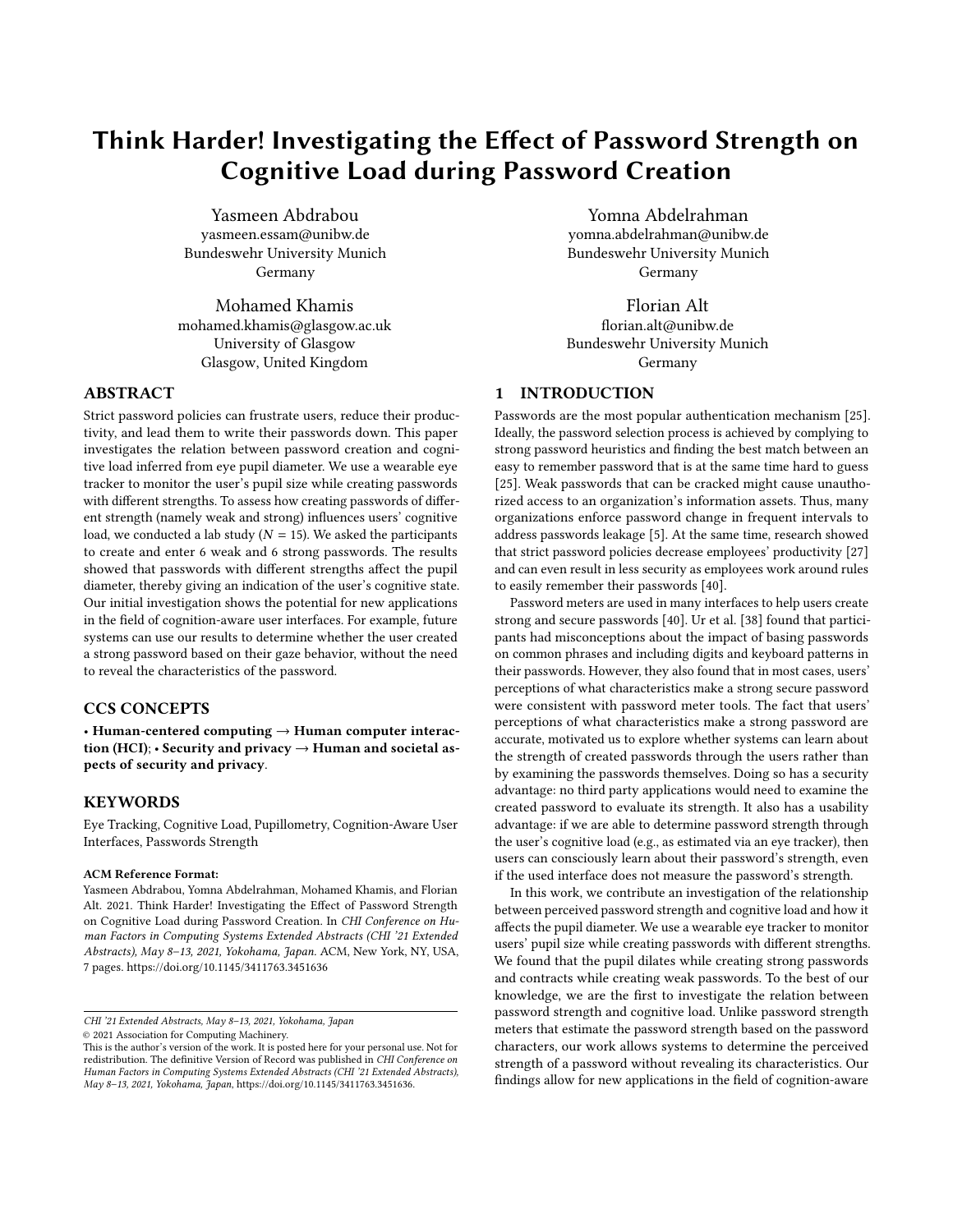interfaces, for example, suggesting verbal, visual or spatial cues to help the user creating unique, memorable passwords [3].

# 2 RELATED WORK

Our work builds on prior research on utilizing eye tracking for cognitive load state estimation and password strength.

## 2.1 Pupillometry and Cognitive Load

Three types of cognitive load measures were introduced in literature: subjective, physiological and performance measures [28]. Subjective measures reflect the user's subjective assessment of cognitive load. The NASA-TLX questionnaire [14] is a frequently used assessment tool for subjective cognitive load. However, such a tool cannot account for rapid changes in the cognitive load that may be the result of changes in the experiment. Physiological measures include pupil dilation, heart-rate variability, and galvanic skin response [6, 17, 19]. Changes in these measures have been shown to correlate with different levels of cognitive load [15, 41]. However, physiological measures depend on many factors, including other aspects of the user's cognitive state such as anxiety [7], arousal [21], the user's physical activity [33], and environmental variables such as light [32]. Hence, researchers should draw attention to the study conditions and user's state. Finally, performance measures captures how efficiently is the user performing a given task. The method is based on the standardization of raw scores for mental effort and task performance to z scores, which are displayed in a cross of axes [29]. In our work, we use the second measure "physiologically" as it is captured without requiring participants to reflect on their performance during password creation nor fill a questionnaire.

In the last decades, researchers have investigated the pupillary response for different types of tasks [8, 9, 16, 23]. Pupil dilation was found to be higher for more challenging tasks [11, 26]. Not only task demands have been found to influence the pupil diameter, but also factors like anxiety [7], stress [10], and fatigue [37]. A study done by Just and Carpenter [20], showcased that pupil responses can be an indicator of the effort to understand and process information. They conducted an experiment where participants were given two sentences of different complexities to read while they would measure their pupil diameters. They found that the pupillary dilation was larger while readers processed the sentence that was complicated and more subtle while reading the simpler one. It was also shown that pupil size correlates to the difficulty of a cognitive task [15]. Over the years, researchers have encountered some challenges in pupillometry such as luminance. One way to improve validity is to strictly control the luminance of the experimental stimuli, but this limits the potential of pupillometry. While cognitive load can be affected by a large number of factors, pupillometry offers a responsive signal that can potentially provide approximate real-time feedback of the users' arousal and potentially their cognitive load.

We expect that creating stronger passwords is more difficult and thus cognitively demanding. This motivated us to study the relation between cognitive load and password creation.

#### 2.2 Password Strength

Passwords are the most popular authentication mechanism [25]. There are different types of attacks that passwords might be vulnerable to e.g., brute force and guessing attacks [31]. Hence, system administrators started employing password-composition policies to eliminate attacks [13, 39]. To help users create strong passwords, password meters are integrated to interfaces to give users an estimate of how strong their passwords are and hence, how easy it is to be cracked [13]. Researchers found that password meters design, color and feedback messages have an influence on the strength of the created passwords [12, 13, 34, 39]. Although prior work has shown that password-composition policies requiring more characters or more character classes can improve resistance to automated guessing attacks, many passwords that meet common policies remain vulnerable [22, 42]. Furthermore, strict policies can frustrate users, reduce their productivity, and lead users to write their passwords down [1, 18, 35].

Ur et al. [38] found that users are aware of what makes a password strong. This suggests that putting more effort in creating a password might be an indication that it is a strong one. This motivated us to study the relation between password strength and cognitive load during password creation. If such a connection exists, future systems can then determine the strength of a password based on the user's cognitive load, alleviating the need for systems to access the password characteristics.

Hence, the need to study the relation between creating passwords and cognitive load is a must. Therefore, in this paper, we introduce using pupillometry to detect users' cognitive load while creating weak and strong passwords.

## 3 CONCEPT AND METHODOLOGY

In this section, we describe our concept and approach of evaluating cognitive load from pupil diameter. Since the relation between pupil diameter and cognitive load has already been proven (see subsection 2.1). In this work, we look at how the users' cognitive load changes during weak and strong passwords creation (RQ). Bafna et al. [4] showed that there is increase in cognitive load when participants were asked to memorize and type difficult vs easy sentences. Inspired by them, we hypothesize that creating strong passwords will induce higher cognitive load compared to creating weak passwords.

For this we ran a lab study to answer our research question. In the following, we highlight how we analyzed the collected data. First, we analyzed the collected passwords' strength against the zxcvbn password meter [43] to see if participants' rating matches the system rating. Second, we extracted the pupil diameter variance between weak and strong passwords and tested their statistical significance. Third, we calculated the mean pupil diameter change (MPDC) as a mean to calculate the cognitive load while creating passwords of different strengths.

#### 3.1 Password Strength Meter

We analyzed and compared user rated password strength against the zxcvbn password strength meter [43] (details in Section 5.2). In addition, we statistically analyzed the rated weak and strong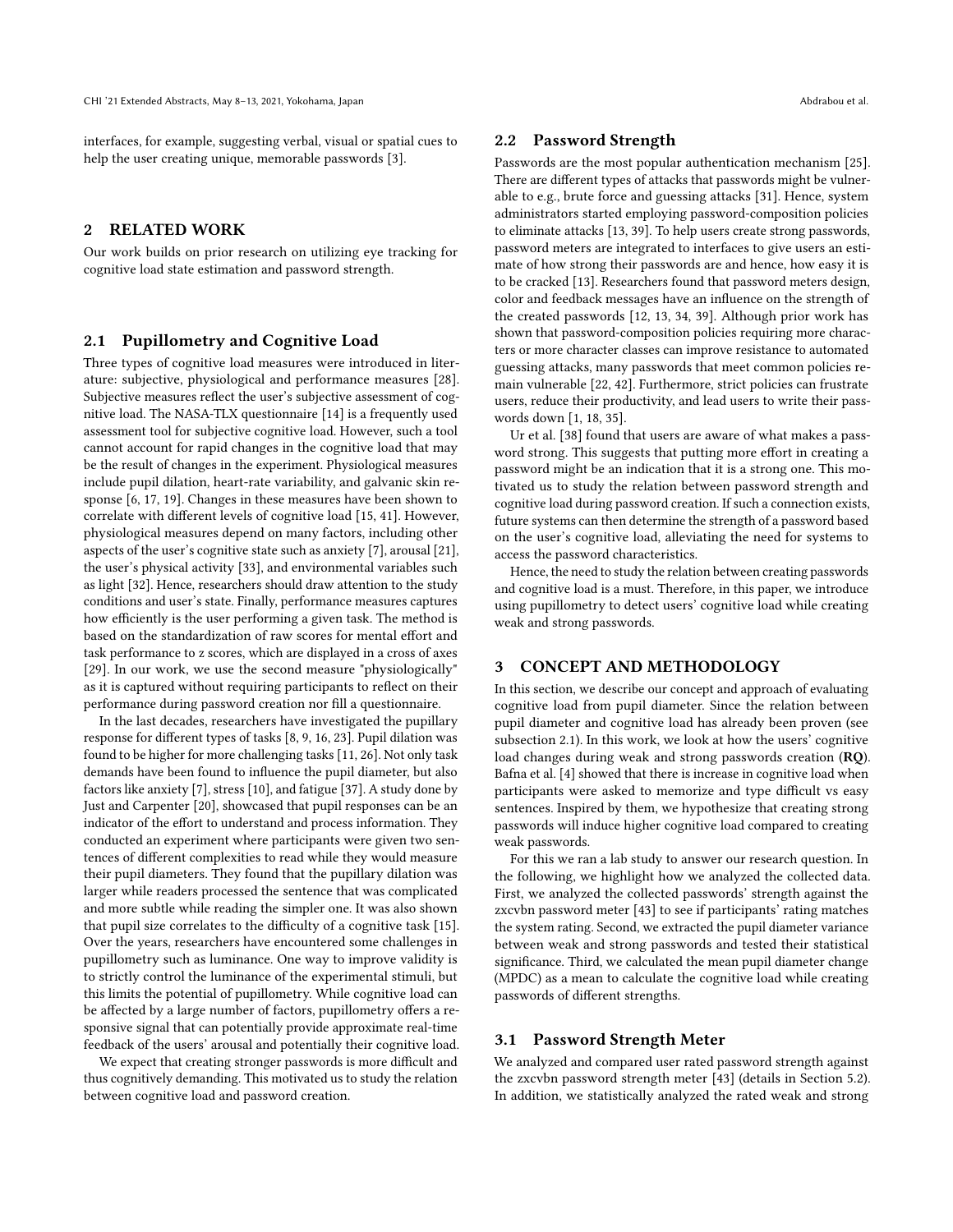passwords strength using repeated measures ANOVA and the generated entropy for weak and strong passwords by the zxcvbn meter. Finally, we further analyzed the post-study questions and reported their results. We used a cut off score of 2.5 for differentiating between weak and strong passwords where from 1 to 2.5 is considered as weak password and from more than 2.5 to 5 is considered as strong password.

#### 3.2 Mean Pupil Diameter Change Calculation

We analyze the average pupil diameter and the commonly used mean pupil diameter change (MPDC) as a cognitive load metric [2, 24]. The MPDC calculation can be found in Equation 1 where  $\text{MPD}_{p}$  represents mean pupil diameter for a specific password and  $\text{MPD}_a$  represents mean pupil diameter for the participants while entering all passwords and N is the number of overall passwords in our case it is 12. The overall mean is subtracted from the password mean in order to compare results between subjects with different pupil sizes [30]. The MPDC has the advantage compared to MPD as it corrects the fluctuations in the baseline pupil diameter, and compensates for any structural temporal trends that might exist. Hence, the use of MPDC is appropriate as compared to other types of measures such as dilation percentage, as pointed out by Beatty et al. [6], "the pupillary dilation evoked by cognitive processing is independent of baseline pupillary diameter over a wide range of baseline values". On the other hand, the MPDC allows us to determine whether the baseline itself differed as a function of the password strength.

$$
MPDC = \sum_{i=0}^{N} \frac{MPD_p - MPD_a}{N}
$$
 (1)

#### 4 EVALUATION

We conducted a user study in which we recorded the participants' eye gaze data while creating weak and strong passwords on laptops.

## 4.1 Study Design

We applied a repeated-measures design, where all participants did all conditions. Overall, participants were asked to create 12 passwords (6 weak and 6 strong). The order of which password they should enter was counterbalanced using a Latin Square. Participants were advised not to reuse a password they already entered. We collected the entered passwords, passwords ratings and gaze data including pupil size as dependent variables. Passwords strength (weak vs strong) acted as an independent variable and the screen brightness, as well as the room light, was kept the same throughout the whole experiment.

#### 4.2 Participants and Apparatus

We invited 15 participants (5 males) to our lab by the university mailing list. The age varied from 22 to 31 ( $Mean = 24.27; SD = 2.91$ ). Participants came from different backgrounds (Computer science, Engineering, Landscape Design), and different nationalities (Spain, China, Bangladesh, Pakistan, Egypt, Germany). Participants had from basic to average knowledge of eye-tracking and none of them had glasses on.

As shown in Figure 1, our experimental setup consisted of a Tobii Pro Glasses 2 $^1$  with 120 fps running on Lenovo T440s $^2$  along with the Tobii glasses controller $^3$ . We implemented a simple web page interface where it shows the question and an empty field to write the password in.

## 4.3 Procedure

After arriving in the lab, participants were asked to sign a consent form and received an explanation of the purpose of the study. After that, we calibrated the eye tracker using Tobii's one-point calibra- $\text{tion}^4$ . We instructed the participants to change the keyboard style to the one they are using and to change the language as well if needed. We gave the participants the device and we asked them to create and enter a set of passwords (6 weak and 6 strong) one at a time in a randomized order. Participants were requested to enter passwords more than 8 characters but we did not give any hints on how to create strong password neither requested any requirements. After each password, we asked the participants to rate the password strength on a Likert-scale from 1 to 5 (very weak to very strong). At the end of the study, we asked the participants "What makes a strong password?" to understand whether they know the basic password policies. Overall the study lasted approximately 10 minutes and participants were rewarded with 5 EUR.

## 5 RESULTS

#### 5.1 Data Cleaning and Reprocessing

In order to start analyzing the collected pupil size, we first removed the missing data. Then, we averaged both left and right eye pupil size to one value. After that, we plotted the data to check for outliers. The data of two participants were considered outliers due to excessive talking and asking questions during the study which highly affects the cognitive load [36]. Therefore, the following analysis is done only on 13 participants.

#### 5.2 Rated Password Strength

To get a better idea of how our participants perceived their passwords' strength, we compared their rated password strength to the zxcvbn meter password strength. Figure 2, shows the average rating for all the passwords entered per participant against the results from the zxcvbn meter. As seen, there is a variance between the passwords ratings, however, the difference between users rating and zxcvbn meter rating is not statistically significant ( $\chi^2(1)$  = 3.769,  $P = .0521$ ) as found by Friedman test. We also compared the entropy of the weak and strong passwords calculated by the zxcvbn meter and we found a significant difference between the entropy for the weak ( $M = 14.45$ ;  $SD = 3.59$ ) and the strong passwords ( $M = 60.75$ ;  $SD = 9.21$ ,  $(F_{1,14} = 268.760, P < .001)$  which assures that the entered passwords are valid to be used for further analysis [13] and that participants' perception of weak and strong passwords matches the password meter rating.

<sup>1</sup>Tobii Pro Glasse[shttps://www.tobiipro.com/product-listing/tobii-pro-glasses-2/](https://www.tobiipro.com/product-listing/tobii-pro-glasses-2/)

<sup>2</sup>Lenovo T440[shttps://www.lenovo.com/gb/en/laptops/thinkpad/t-series/t440s/](https://www.lenovo.com/gb/en/laptops/thinkpad/t-series/t440s/) <sup>3</sup>Tobii Glasses Controlle[rhttps://www.tobiipro.com/learn-and-support/learn/steps-in](https://www.tobiipro.com/learn-and-support/learn/steps-in-an-eye-tracking-study/setup/installing-tobii-glasses-controller/)[an-eye-tracking-study/setup/installing-tobii-glasses-controller/](https://www.tobiipro.com/learn-and-support/learn/steps-in-an-eye-tracking-study/setup/installing-tobii-glasses-controller/)

<sup>4</sup>One Point Calibration: [https://www.tobiipro.com/learn-and-support/learn/steps-in](https://www.tobiipro.com/learn-and-support/learn/steps-in-an-eye-tracking-study/run/running-a-monocular-calibration-with-the-Tobii-pro-spectrum/)[an-eye-tracking-study/run/running-a-monocular-calibration-with-the-Tobii-pro](https://www.tobiipro.com/learn-and-support/learn/steps-in-an-eye-tracking-study/run/running-a-monocular-calibration-with-the-Tobii-pro-spectrum/)[spectrum/](https://www.tobiipro.com/learn-and-support/learn/steps-in-an-eye-tracking-study/run/running-a-monocular-calibration-with-the-Tobii-pro-spectrum/)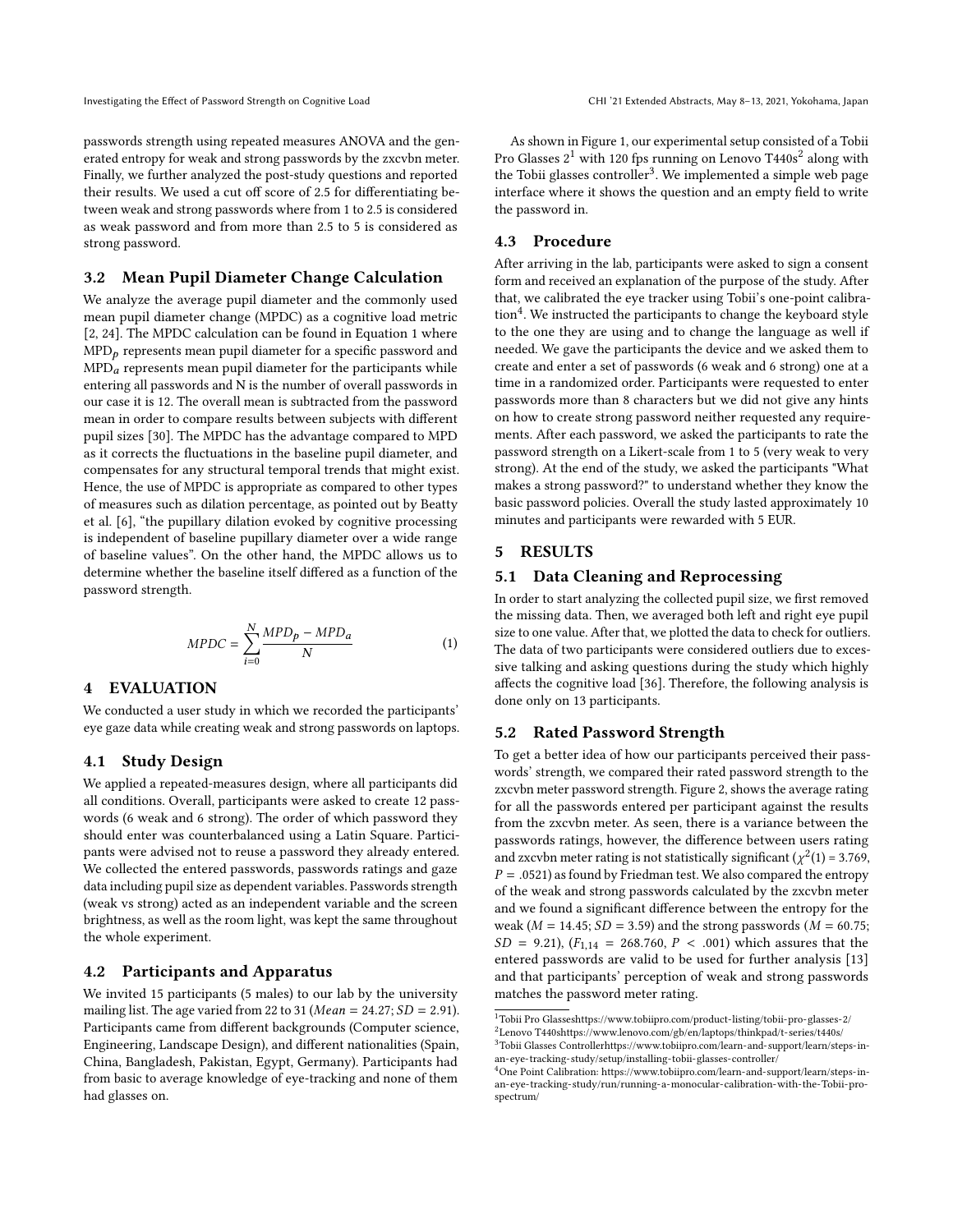CHI '21 Extended Abstracts, May 8–13, 2021, Yokohama, Japan Abdrabou et al.



Figure 1: Experiment study setup consisting of a laptop and a wearable eye tracker Top Left: gaze monitoring while creating passwords viewed from Tobii pro glasses controller.



Figure 2: Password strength comparison between participants' rating and the zxcvbn password meter rating. Showing similar ratings between the zxcvbn meter and users ratings



Figure 3: (Left) shows the MPD across the 13 participants. (Right) shows the MPD per created password

## 5.3 Post Study Question Analysis

At the end of the study, we asked the participants what makes a strong password. Special characters came in the first place (22%), then adding numbers (18%) and upper/lower cases (18%), finally, increasing the length (14%), adding numbers (14%) and adding random characters (14%). While metrics like password length have a stronger positive impact on security than special characters [25], the responses still show that participants knew what makes passwords stronger.

#### 5.4 Pupil Diameter and Password Strength

Figure 3 left, shows the MPD across the 13 participants. As seen in the figure, the MPD dilates when creating strong passwords than weak passwords expect for participant 7 and 11. Repeated

measures ANOVA showed statistical significant difference between the MPD for weak ( $M = 3.47$ ,  $SD = .4$ ) and strong passwords  $(M = 3.60, SD = .41), (F<sub>1,12</sub> = 29.497, P < .001).$  This means that the password strength has a statistically significant effect on the MPD. Furthermore, We also looked into the MPD difference while creating strong and weak passwords for all participants(see Table 1) and we found that the mean difference is  $(M = .14, SD = .09)$ and the smallest difference is  $M = 0.03$ mm. Which means that even when we cannot draw a threshold due to different pupil size response across participants, the difference still exists indicating that strong passwords induce higher cognitive load.

Looking at the MPD per created password, we can see in Figure 3 right, that for all 6 passwords participants had wider pupil diameter which can indicate higher cognitive load while creating strong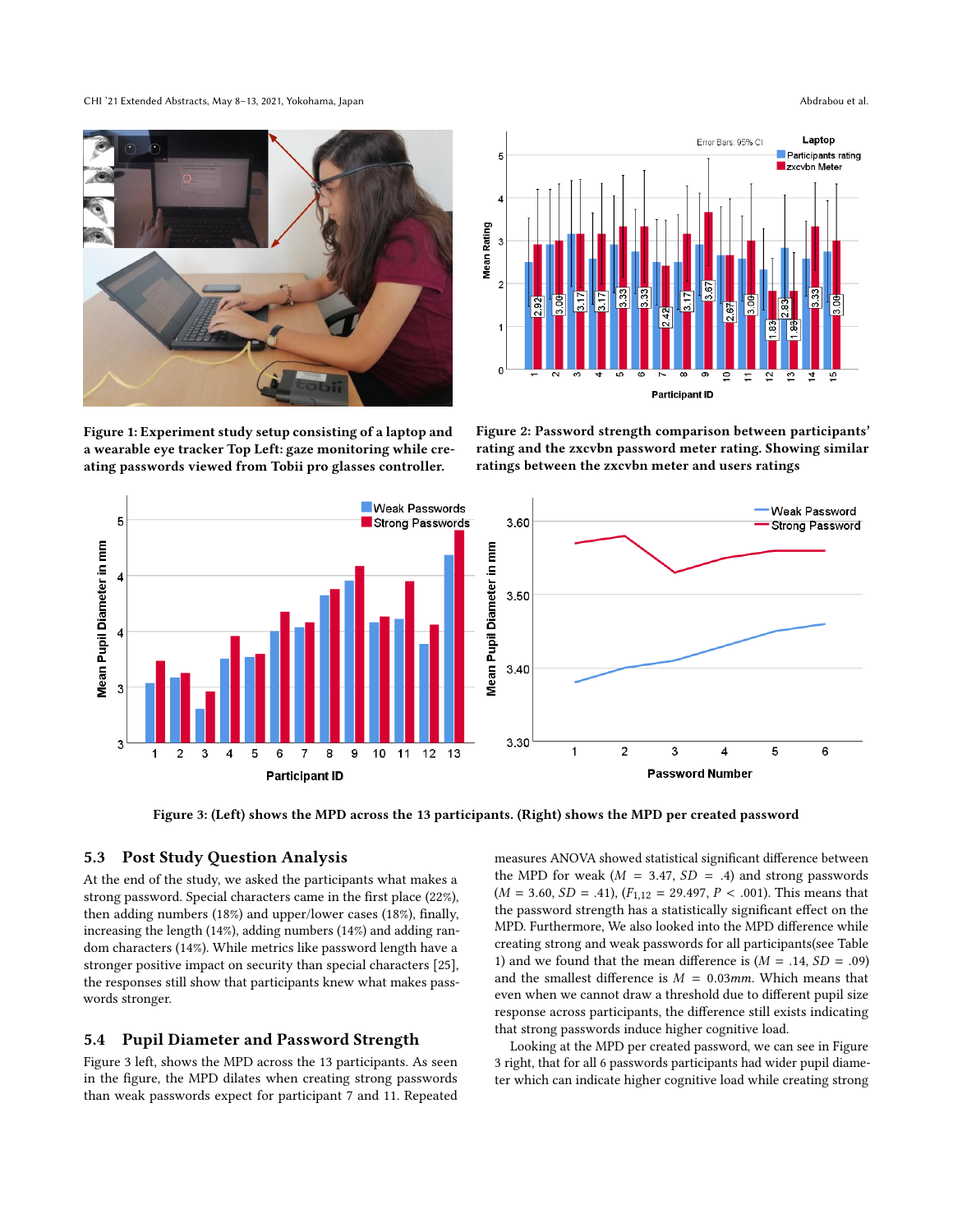| <b>Pupil Diameter/</b><br><b>Participant ID</b>                     |                  | 2 <sup>1</sup> | 3 4 5 6 7 8 9               |     |      |      |           |                      |                | - 10              | 11                  | <b>12</b> |      |
|---------------------------------------------------------------------|------------------|----------------|-----------------------------|-----|------|------|-----------|----------------------|----------------|-------------------|---------------------|-----------|------|
| <b>Strong Passwords</b> 3.24 3.13 2.96 3.46 3.3 3.68 3.58 3.88 4.09 |                  |                |                             |     |      |      |           |                      |                |                   | 3.63 3.95 3.56 4.41 |           |      |
| <b>Weak Passwords</b>                                               |                  |                | 3.04 3.09 2.8 3.25 3.27 3.5 |     |      |      | 3.54 3.83 |                      | 3.96 3.58 3.61 |                   |                     | 3.39 4.19 |      |
| Difference                                                          | 0.2 <sub>1</sub> | 0.04           | 0.16                        | 0.2 | 0.03 | 0.17 |           | $0.04$ $0.05$ $0.13$ |                | $0.05 \quad 0.34$ |                     | 0.17      | 0.22 |

Table 1: MPD difference between creating strong and weak passwords for all participants



Figure 4: (Left) shows the MPDC across the 13 participants. (Right) shows the MPDC per created password

passwords than weak passwords. That was also highlighted by repeated-measures ANOVA where it showed a statistically significant effect of the password strength, weak ( $M = 3.42$ ,  $SD = .03$ ) and strong ( $M = 3.56$ ,  $SD = .01$ ) on the MPD throughout all repetitions  $(F_{1,5} = 76.407, P < .001).$ 

Since we did not have a baseline and each user has a different pupil size, we used the MPDC as another metric for reflecting on the cognitive load. The MPDC has the advantage of compensating for any structural temporal trends that might exist during the user task. Hence, the use of MPDC will give more insights into our case. Figure 3 left, shows the MPDC across all participants. The figure highlights the change rate of the mean pupil diameter while creating weak and strong passwords. From the figure, we can see that in most cases creating strong passwords leads to pupil dilation while creating weak passwords leads to contracting the pupil or far less dilation than when creating strong passwords. This was also highlighted statistically when using repeated measures ANOVA where it showed statistically significant difference between the MPDC while creating weak ( $M = -.07$ ,  $SD = .05$ ) and strong  $(M = .07, SD = .05)$  passwords,  $(F_{1,12} = 28.245, P < .001)$ .

Figure 4 (right) shows the change in MPDC across repetitions. The figure also shows that the trend of dilating the pupil while creating strong passwords and contracting the pupil while creating weak passwords is still valid across repetitions. This was also statistically highlighted as Repeated measures ANOVA showed

statistically significant difference between the MPDC while creating weak ( $M = −.06$ ,  $SD = .04$ ) and strong ( $M = .08$ ,  $SD = .06$ ) passwords across repetitions,  $(F_{1,5} = 139.283, P < .001)$ .

#### 6 DISCUSSION

Our results suggest that there is difference in the MPD when creating strong vs weak passwords. Even when we could not draw a threshold due to different pupil size response across participants, we found that the difference in pupil size still exists indicating that strong passwords induce higher cognitive load. For MPDC We noticed that after the third strong password, the pupil diameter started decreasing (see Figure 4 right). This might be due to participants finding a password strategy after their third trial and hence the cognitive load started decreasing. This answers our RQ where it is clear now with using different pupil diameter evaluation metrics across different repetitions, that creating stronger passwords leads to pupil dilation that is a sign of higher cognitive load than when creating weak passwords.

Our findings can be used to optimize user's workload for better productivity. It can be used to suggest alternative passwords to the user based on their pupil diameter. In addition, it can also be used to suggest verbal, visual or spatial cues to help the user creating unique memorable passwords [3]. Since we found that password strength is reflected in pupil diameter response, pupil diameter can be integrated in interfaces to assess password strength without revealing the actual password to the system.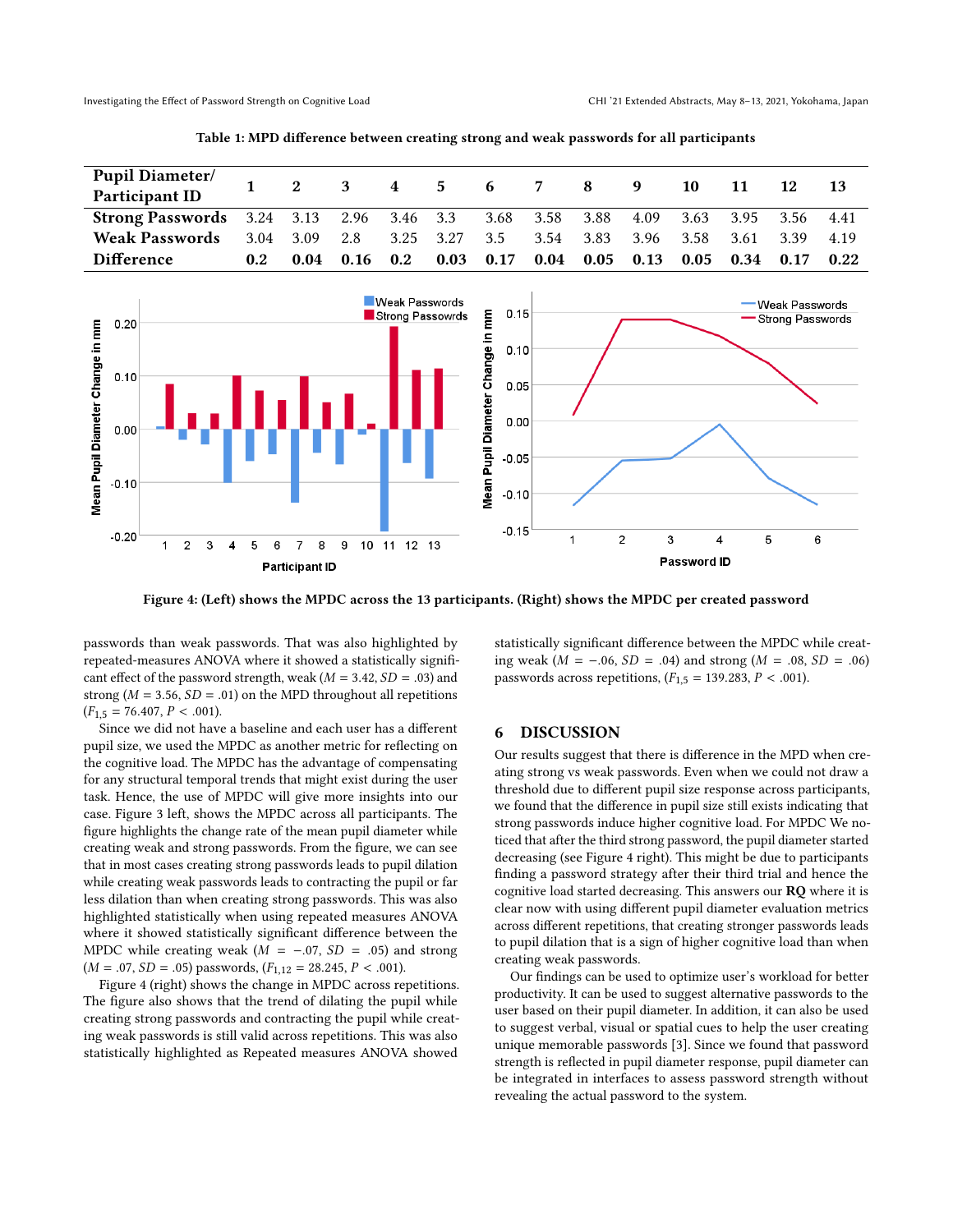CHI '21 Extended Abstracts, May 8–13, 2021, Yokohama, Japan Abdrabou et al.

#### 7 LIMITATIONS AND FUTURE WORK

We acknowledge that we had a controlled setup, where the brightness of the surroundings was kept constant. However, more sophisticated approaches (e.g., using machine learning) could be used to consider the influence of the surrounding brightness change. For future work, it is valuable to investigate the effect of reusing passwords and whether it complies to our findings or not. In addition, we shall integrate pupil diameter as a password strength check policy and study gaze behavior as a metric to judge password strength. We will also investigate how would our approach distinguish between a low cognitive load due to a weak password and a low cognitive load due to the user adopting a password strategy.

## 8 CONCLUSION

In this work, we described our approach to infer users' cognitive load based on pupil diameter while creating passwords with different strengths. We hypothesized that creating strong and weak passwords will lead to change in pupil diameter reflecting the change of cognitive load. We found that creating passwords with different strength leads to changes in pupil diameter, hence, change in cognitive load. We found that creating strong passwords leads to pupil dilation while creating weak passwords leads to pupil contraction. This means that creating strong passwords induces more cognitive load than creating weak passwords. We believe that our findings will be a great addition to cognitive aware systems to better optimize user's productivity and performance. By presenting this work at CHI we hope to stimulate a discussion on which systems and contexts could benefit from our approach and how.

## ACKNOWLEDGMENTS

This work was supported by the Royal Society of Edinburgh (RSE award number 65040), EPSRC New Investigator Award (EP/V008870/1), DFG under grant agreement no. 316457582 and 425869382 as well as by dtec.bw – Digitalization and Technology Research Center of the Bundeswehr (Voice of Wisdom). Finally, the Studienstiftung des deutschen Volkes ("German Academic Scholarship Foundation").

#### **REFERENCES**

- [1] Anne Adams, Martina Angela Sasse, and Peter Lunt. 1997. Making passwords secure and usable. In People and Computers XII. Springer, 1-19.
- [2] Sylvia Kiosterud Ahern. 1979. Activation and intelligence: Pupillometric correlates of individual differences in cognitive abilities. (1979).
- [3] Mahdi Nasrullah Al-Ameen, Matthew Wright, and Shannon Scielzo. 2015. Towards Making Random Passwords Memorable: Leveraging Users' Cognitive Ability Through Multiple Cues. In Proceedings of the 33rd Annual ACM Conference on Human Factors in Computing Systems (Seoul, Republic of Korea) (CHI '15). Association for Computing Machinery, New York, NY, USA, 2315–2324. <https://doi.org/10.1145/2702123.2702241>
- [4] Tanya Bafna, John Paulin Paulin Hansen, and Per Baekgaard. 2020. Cognitive Load during Eye-Typing. In ACM Symposium on Eye Tracking Research and Applications (Stuttgart, Germany) (ETRA '20 Full Papers). Association for Computing Machinery, New York, NY, USA, Article 23, 8 pages. [https://doi.org/10.1145/](https://doi.org/10.1145/3379155.3391333) [3379155.3391333](https://doi.org/10.1145/3379155.3391333)
- [5] Richard Baskerville and Mikko Siponen. 2002. An information security metapolicy for emergent organizations. Logistics Information Management (2002).
- [6] J Beatty and B Lucero-Wagoner. 2000. The pupillary system In T. Cacioppo, L. Tassinary & G. Berntson (Eds.), Handbook of Psychophsyiology (pp. 142-162).
- [7] I Chen, Chi-Cheng Chang, et al. 2009. Cognitive load theory: An empirical study
- of anxiety and task performance in language learning. (2009). [8] Siyuan Chen and Julien Epps. 2014. Using Task-Induced Pupil Diameter and Blink Rate to Infer Cognitive Load. Human–Computer Interaction 29, 4 (2014), 390–413. https://doi.org/10.1080/07370024.2014.892428 https://doi.org/10.1080/07370024.2014.892428 arXiv[:https://doi.org/10.1080/07370024.2014.892428](https://arxiv.org/abs/https://doi.org/10.1080/07370024.2014.892428)
- [9] Siyuan Chen, Julien Epps, and Fang Chen. 2013. Automatic and Continuous User Task Analysis via Eye Activity. In Proceedings of the 2013 International Conference on Intelligent User Interfaces (Santa Monica, California, USA) (IUI '13). Association for Computing Machinery, New York, NY, USA, 57–66. [https:](https://doi.org/10.1145/2449396.2449406) [//doi.org/10.1145/2449396.2449406](https://doi.org/10.1145/2449396.2449406)
- [10] Dan Conway, Ian Dick, Zhidong Li, Yang Wang, and Fang Chen. 2013. The Effect of Stress on Cognitive Load Measurement. In Human-Computer Interaction – INTERACT 2013, Paula Kotzé, Gary Marsden, Gitte Lindgaard, Janet Wesson, and Marco Winckler (Eds.). Springer Berlin Heidelberg, Berlin, Heidelberg, 659–666.
- [11] Andrew T. Duchowski, Krzysztof Krejtz, Izabela Krejtz, Cezary Biele, Anna Niedzielska, Peter Kiefer, Martin Raubal, and Ioannis Giannopoulos. 2018. The Index of Pupillary Activity: Measuring Cognitive Load <i>Vis-à-Vis</i></i> Task Difficulty with Pupil Oscillation. In Proceedings of the 2018 CHI Conference on Human Factors in Computing Systems (Montreal QC, Canada) (CHI '18). Association for Computing Machinery, New York, NY, USA, 1–13. [https:](https://doi.org/10.1145/3173574.3173856) [//doi.org/10.1145/3173574.3173856](https://doi.org/10.1145/3173574.3173856)
- [12] David Eargle, John Godfrey, Hsin Miao, Scott Stevenson, Richard Shay, Blase Ur, and Lorrie Cranor. 2015. You can do better—motivational statements in password-meter feedback. Proc. SOUPS Posters (2015).
- [13] Serge Egelman, Andreas Sotirakopoulos, Ildar Muslukhov, Konstantin Beznosov, and Cormac Herley. 2013. Does My Password Go up to Eleven? The Impact of Password Meters on Password Selection. In Proceedings of the SIGCHI Conference on Human Factors in Computing Systems (Paris, France) (CHI '13). Association for Computing Machinery, New York, NY, USA, 2379–2388. [https://doi.org/10.1145/](https://doi.org/10.1145/2470654.2481329) [2470654.2481329](https://doi.org/10.1145/2470654.2481329)
- [14] Sandra G Hart and Lowell E Staveland. 1988. Development of NASA-TLX (Task Load Index): Results of empirical and theoretical research. In Advances in psychology. Vol. 52. Elsevier, 139–183.
- [15] Eckhard H Hess and James M Polt. 1964. Pupil size in relation to mental activity during simple problem-solving. Science 143, 3611 (1964), 1190–1192.
- [16] Sazzad Hussain, Siyuan Chen, Rafael A Calvo, and Fang Chen. 2011. Classification of cognitive load from task performance & multichannel physiology during affective changes. In Conference on Multimodal Interaction. 1–4.
- [17] Curtis S. Ikehara and M. Crosby. 2005. Assessing Cognitive Load with Physiological Sensors. Proceedings of the 38th Annual Hawaii International Conference on System Sciences (2005), 295a–295a.
- [18] Philip G. Inglesant and M. Angela Sasse. 2010. The True Cost of Unusable Password Policies: Password Use in the Wild. In Proceedings of the SIGCHI Conference on Human Factors in Computing Systems (Atlanta, Georgia, USA) (CHI '10). Association for Computing Machinery, New York, NY, USA, 383–392. <https://doi.org/10.1145/1753326.1753384>
- [19] Shamsi T. Iqbal, Piotr D. Adamczyk, Xianjun Sam Zheng, and Brian P. Bailey. 2005. Towards an Index of Opportunity: Understanding Changes in Mental Workload during Task Execution. In Proceedings of the SIGCHI Conference on Human Factors in Computing Systems (Portland, Oregon, USA) (CHI '05). Association for Computing Machinery, New York, NY, USA, 311–320. [https:](https://doi.org/10.1145/1054972.1055016) [//doi.org/10.1145/1054972.1055016](https://doi.org/10.1145/1054972.1055016)
- [20] Marcel A Just and Patricia A Carpenter. 1993. The intensity dimension of thought: pupillometric indices of sentence processing. Canadian Journal of Experimental Psychology/Revue canadienne de psychologie expérimentale 47, 2 (1993), 310.
- [21] Khaled Kassem, Jailan Salah, Yasmeen Abdrabou, Mahesty Morsy, Reem El-Gendy, Yomna Abdelrahman, and Slim Abdennadher. 2017. DiVA: Exploring the Usage of Pupil <u>Di</u>Ameter to Elicit <u>V</u>Alence and <u>A</u>Aousal. In Proceedings of the 16th International Conference on Mobile and Ubiquitous Multimedia (Stuttgart, Germany) (MUM '17). Association for Computing Machinery, New York, NY, USA, 273–278.<https://doi.org/10.1145/3152832.3152836>
- [22] P. G. Kelley, S. Komanduri, M. L. Mazurek, R. Shay, T. Vidas, L. Bauer, N. Christin, L. F. Cranor, and J. Lopez. 2012. Guess Again (and Again and Again): Measuring Password Strength by Simulating Password-Cracking Algorithms. In 2012 IEEE Symposium on Security and Privacy. 523–537.<https://doi.org/10.1109/SP.2012.38>
- [23] Peter Kiefer, Ioannis Giannopoulos, Andrew Duchowski, and Martin Raubal. 2016. Measuring Cognitive Load for Map Tasks Through Pupil Diameter. In Geographic Information Science, Jennifer A. Miller, David O'Sullivan, and Nancy Wiegand (Eds.). Springer International Publishing, Cham, 323–337.
- [24] Jeff Klingner. 2010. Measuring Cognitive Load During Visual Tasks by Combining Pupillometry and Eye Tracking. Ph.D. Dissertation. Stanford University, Department of Computer Science.<http://purl.stanford.edu/mv271zd7591>
- [25] Saranga Komanduri, Richard Shay, Patrick Gage Kelley, Michelle L. Mazurek, Lujo Bauer, Nicolas Christin, Lorrie Faith Cranor, and Serge Egelman. 2011. Of Passwords and People: Measuring the Effect of Password-Composition Policies. In Proceedings of the SIGCHI Conference on Human Factors in Computing Systems (Vancouver, BC, Canada) (CHI '11). Association for Computing Machinery, New York, NY, USA, 2595–2604.<https://doi.org/10.1145/1978942.1979321>
- [26] Thomas Kosch, Mariam Hassib, Daniel Buschek, and Albrecht Schmidt. 2018. Look into My Eyes: Using Pupil Dilation to Estimate Mental Workload for Task Complexity Adaptation. In Extended Abstracts of the 2018 CHI Conference on Human Factors in Computing Systems (Montreal QC, Canada) (CHI EA '18). Association for Computing Machinery, New York, NY, USA, 1–6.